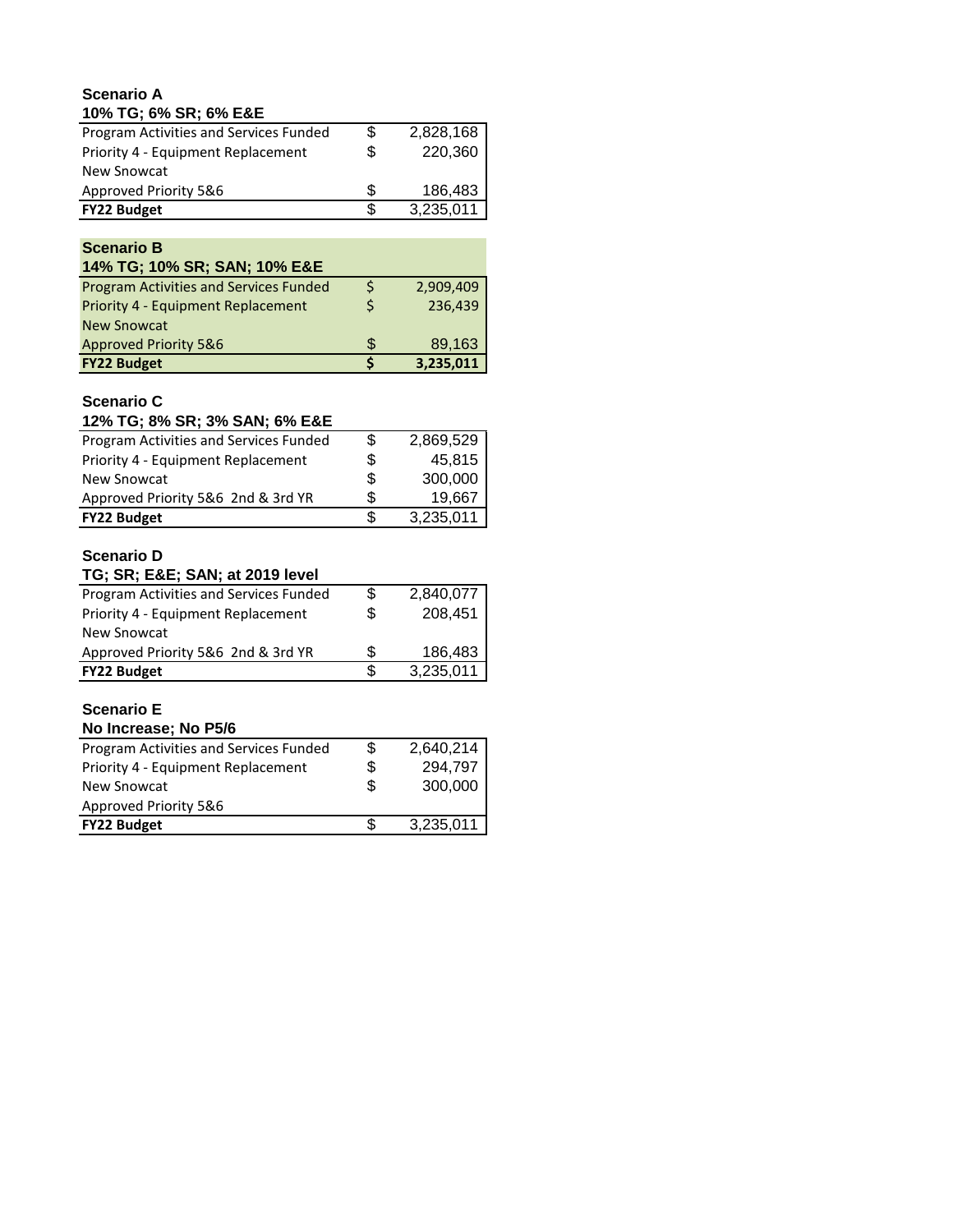

**SMAC Final Budget**

*Snowmobile Advisory Committee (Motorized Program)*

 $FY21$  Revenue = \$2,628,593

FY21 Registered Sleds =  $25,025$ <br>(increase of 12% from Fig. c) The Signal Step Since  $\frac{12\% \text{ from } FY20}{2}$ 

# **FY21 Budget/Expenditures**

| Program Activities and Services Funded | 2,578,225 |
|----------------------------------------|-----------|
| Priority 4 - Equipment Reserve         | 64,766    |
| <b>FY20 Budget</b>                     | 2,642,991 |
| Less Expenditures                      | 2,476,349 |
| <b>RTP Grant Reimbursements</b>        | 380,964   |
| <b>Current Budget Remaining</b>        | 547,606   |



| <b>FY22 Approved Budget</b>              |           | \$3,235,011 |
|------------------------------------------|-----------|-------------|
| Program Activities and Services Funded   | 2,909,409 |             |
| Priority 4 - Equipment Replacement       | 236,439   |             |
| Priority 5 & 6 (2nd & 3rd year requests) | 89,163    |             |
| <b>FY22 Budget</b>                       | 3,235,011 |             |

#### **Notes:**

FY21 is Fiscal Year 2021 (July 1, 2020 - June 30, 2021) FY22 is Fiscal Year 2022 (July 1, 2021 - June 30, 2022)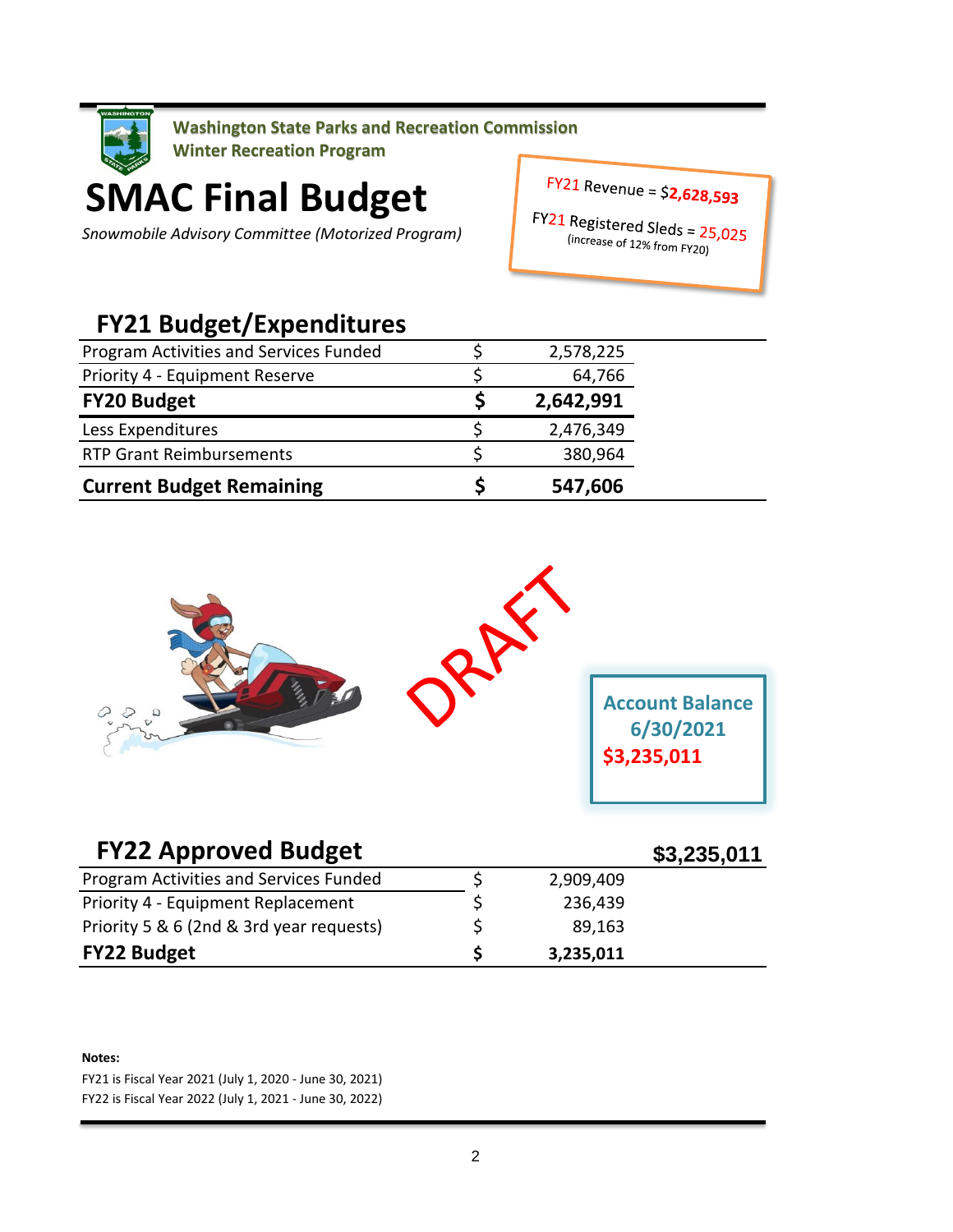# **Priority 1**

**"Administration of a statewide snowmobile program which includes safety, education and information programs"**

| PROGRAM ADMINISTRATION                 |               | <b>FY21</b>   |                | <b>FY22</b>   |
|----------------------------------------|---------------|---------------|----------------|---------------|
| <b>Category</b>                        | <b>Budget</b> | Exp.          | <b>Balance</b> | <b>Funded</b> |
| Salaries & Benefits (63%)              | \$225,000     | \$<br>224,928 | \$<br>72       | \$<br>250,000 |
| Indirect 23.54% of Salaries & Benefits | 53,000        | 53,137        | \$<br>(137)    | \$<br>59,000  |
| Rent - Tilley Square                   | 25,600        | 23,600        | \$<br>2,000    | \$<br>25,600  |
| Communications                         | 1,200         | 1,529         | \$<br>(329)    | \$<br>1,550   |
| <b>Staff Training/Dues</b>             | 750           | 550           | \$<br>200      | \$<br>750     |
| Marketing/Safe Rider Training          | 2,000         |               | \$<br>2,000    | \$<br>2,000   |
| Office Equipment                       | 500           |               | \$<br>500      | \$<br>6,500   |
| Printing                               | 4,000         | 1,225         | \$<br>2,775    | \$<br>4,000   |
| <b>Signs</b>                           | 5,000         | 5,176         | \$<br>(176)    | \$<br>6,000   |
| <b>Supplies</b>                        | 4,000         | 2,105         | \$<br>1,895    | \$<br>4,000   |
| Travel                                 | 6,000         | 1,437         | \$<br>4,563    | \$<br>20,000  |
| Maps Update                            | 1,000         | 290           | \$<br>710      | \$<br>1,000   |
| GPS Bulk Purchase/Lease/Mapping        | 11,000        | 10,248        | \$<br>752      | \$<br>11,000  |
| Vehicle Maintenance/Fuel               | 4,000         | 1,624         | \$<br>2,376    | \$<br>4,000   |
| Rental (Storage)                       | 2,500         | 1,210         | \$<br>1,290    | \$<br>2,500   |
| <b>KD Enterprises</b>                  | 3,200         | 3,200         | \$             | \$<br>3,200   |
| Kittitas County Parks & Rec            | 2,800         | 2,800         | \$             | \$<br>2,800   |
| NWAC (Avalanche Center Contribution)   | 5,000         | 4,783         | \$<br>217      |               |
| <b>Total Priority 1</b>                | \$356,550     | 337,842<br>\$ | \$<br>18,708   | \$<br>403,900 |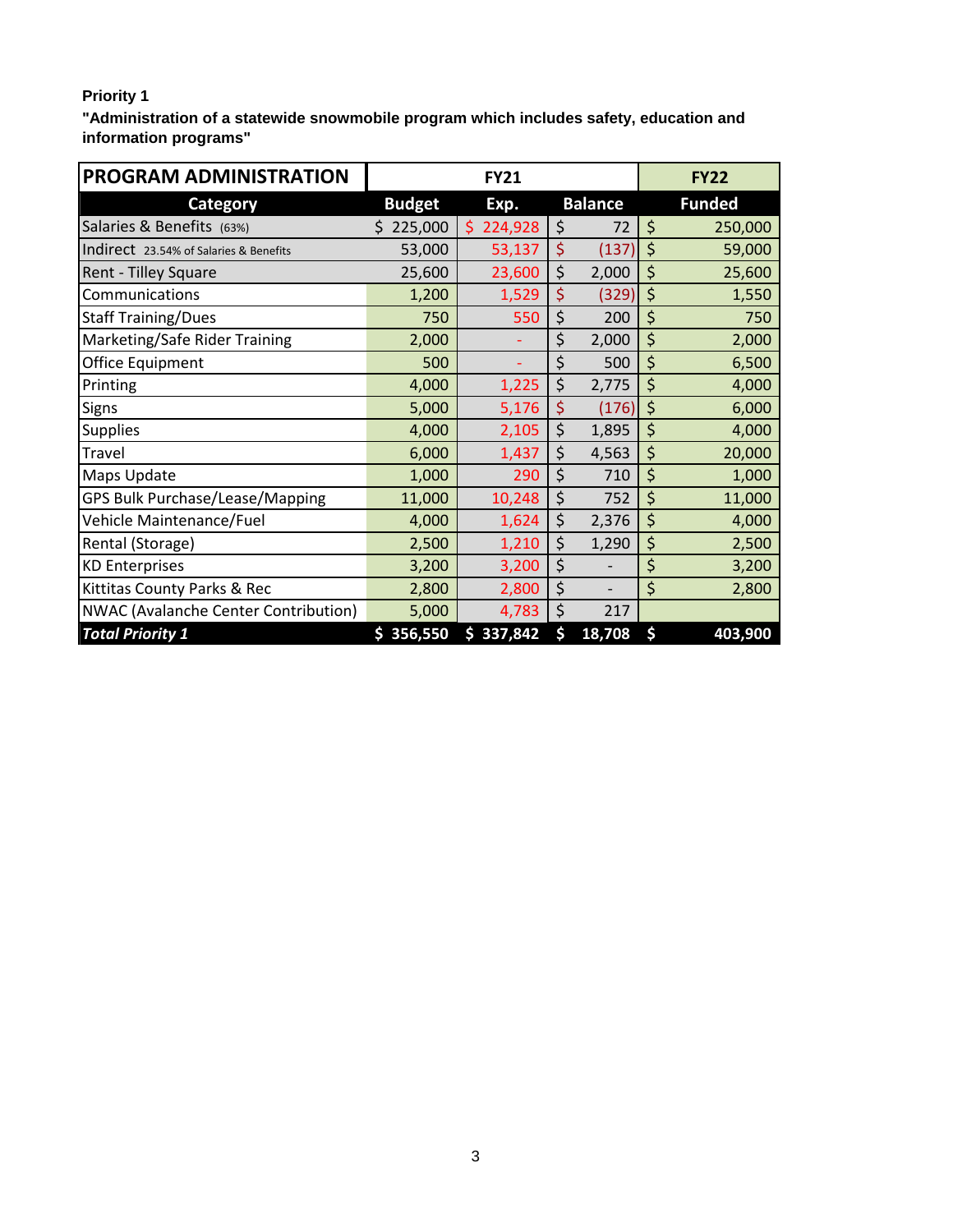### **Priority 2 "Operation and maintenance of major trail grooming equipment"**

| <b>Funded</b><br><b>Balance</b><br>Project<br><b>Budget</b><br>Exp.<br>\$<br>$\overline{\boldsymbol{\zeta}}$<br>\$<br>(18, 912)<br>87,000<br>100,000<br>105,912<br>Snowcat Oil Filters<br>618.06<br>Pomeroy BR275<br>453.18<br>Pomeroy BR275<br><b>Batteries</b><br>Starter/Wiring/Wheels/Labor etc.<br>24,629.95<br>Pomeroy BR275<br>Oil Seal/Lift Cylinder<br>Pomeroy BR275<br>3,545.82<br><b>New Tracks</b><br>Pomeroy BR275<br>27,477.00<br>Pomeroy BR275<br>6,709.06<br>Valve Replacement<br>Mt. Spokane PB100<br><b>New Tiller</b><br>6,077.26<br><b>New Parts</b><br>Mt. Spokane PB100<br>390.13<br>Repair Blade<br>Mt. Spokane PB100<br>790.84<br>PB100<br>Mt. Spokane PB100<br>2,961.17<br>Cle Elum BR275<br>New Windshield<br>2,691.36<br>6,237.73<br>Repairs<br>Labor/Repairs<br>1,584.00<br>Johnson Glass Ellensburg<br>Cle Elum BR275<br>812.55<br>Cle Elum PB200<br>369.75<br><b>Fuel Pump</b><br>Cle Elum PB200<br>New Solenoid<br>23.99<br>9,165.28<br>Okanogan County PW<br><b>Hauling Truck Repair</b><br>Okanogan County PW<br>Tucker Repair<br>1,430.32<br>Ferry County Groomer<br>Tiller, Hose Repair<br>4,193.10<br>Tax<br>2,594.33<br>666.49<br>Tax<br>2,491.00<br>Tax<br>\$<br>$(18, 912)$ \$<br>100,000<br>105,912.37<br>\$<br>87,000<br><b>Total Major Repairs</b><br>$105,912.37$ \$<br>$(18, 912)$ \$<br><b>Total Priority 2</b><br>\$<br>87,000<br>100,000 | <b>MAJOR EQUIPMENT REPAIR</b> |  | <b>FY21</b> |  | <b>FY22</b> |
|-----------------------------------------------------------------------------------------------------------------------------------------------------------------------------------------------------------------------------------------------------------------------------------------------------------------------------------------------------------------------------------------------------------------------------------------------------------------------------------------------------------------------------------------------------------------------------------------------------------------------------------------------------------------------------------------------------------------------------------------------------------------------------------------------------------------------------------------------------------------------------------------------------------------------------------------------------------------------------------------------------------------------------------------------------------------------------------------------------------------------------------------------------------------------------------------------------------------------------------------------------------------------------------------------------------------------------------------------------------------------------------------|-------------------------------|--|-------------|--|-------------|
|                                                                                                                                                                                                                                                                                                                                                                                                                                                                                                                                                                                                                                                                                                                                                                                                                                                                                                                                                                                                                                                                                                                                                                                                                                                                                                                                                                                         |                               |  |             |  |             |
|                                                                                                                                                                                                                                                                                                                                                                                                                                                                                                                                                                                                                                                                                                                                                                                                                                                                                                                                                                                                                                                                                                                                                                                                                                                                                                                                                                                         |                               |  |             |  |             |
|                                                                                                                                                                                                                                                                                                                                                                                                                                                                                                                                                                                                                                                                                                                                                                                                                                                                                                                                                                                                                                                                                                                                                                                                                                                                                                                                                                                         |                               |  |             |  |             |
|                                                                                                                                                                                                                                                                                                                                                                                                                                                                                                                                                                                                                                                                                                                                                                                                                                                                                                                                                                                                                                                                                                                                                                                                                                                                                                                                                                                         |                               |  |             |  |             |
|                                                                                                                                                                                                                                                                                                                                                                                                                                                                                                                                                                                                                                                                                                                                                                                                                                                                                                                                                                                                                                                                                                                                                                                                                                                                                                                                                                                         |                               |  |             |  |             |
|                                                                                                                                                                                                                                                                                                                                                                                                                                                                                                                                                                                                                                                                                                                                                                                                                                                                                                                                                                                                                                                                                                                                                                                                                                                                                                                                                                                         |                               |  |             |  |             |
|                                                                                                                                                                                                                                                                                                                                                                                                                                                                                                                                                                                                                                                                                                                                                                                                                                                                                                                                                                                                                                                                                                                                                                                                                                                                                                                                                                                         |                               |  |             |  |             |
|                                                                                                                                                                                                                                                                                                                                                                                                                                                                                                                                                                                                                                                                                                                                                                                                                                                                                                                                                                                                                                                                                                                                                                                                                                                                                                                                                                                         |                               |  |             |  |             |
|                                                                                                                                                                                                                                                                                                                                                                                                                                                                                                                                                                                                                                                                                                                                                                                                                                                                                                                                                                                                                                                                                                                                                                                                                                                                                                                                                                                         |                               |  |             |  |             |
|                                                                                                                                                                                                                                                                                                                                                                                                                                                                                                                                                                                                                                                                                                                                                                                                                                                                                                                                                                                                                                                                                                                                                                                                                                                                                                                                                                                         |                               |  |             |  |             |
|                                                                                                                                                                                                                                                                                                                                                                                                                                                                                                                                                                                                                                                                                                                                                                                                                                                                                                                                                                                                                                                                                                                                                                                                                                                                                                                                                                                         |                               |  |             |  |             |
|                                                                                                                                                                                                                                                                                                                                                                                                                                                                                                                                                                                                                                                                                                                                                                                                                                                                                                                                                                                                                                                                                                                                                                                                                                                                                                                                                                                         |                               |  |             |  |             |
|                                                                                                                                                                                                                                                                                                                                                                                                                                                                                                                                                                                                                                                                                                                                                                                                                                                                                                                                                                                                                                                                                                                                                                                                                                                                                                                                                                                         |                               |  |             |  |             |
|                                                                                                                                                                                                                                                                                                                                                                                                                                                                                                                                                                                                                                                                                                                                                                                                                                                                                                                                                                                                                                                                                                                                                                                                                                                                                                                                                                                         | Cle Elum BR275                |  |             |  |             |
|                                                                                                                                                                                                                                                                                                                                                                                                                                                                                                                                                                                                                                                                                                                                                                                                                                                                                                                                                                                                                                                                                                                                                                                                                                                                                                                                                                                         | Cle Elum BR275                |  |             |  |             |
|                                                                                                                                                                                                                                                                                                                                                                                                                                                                                                                                                                                                                                                                                                                                                                                                                                                                                                                                                                                                                                                                                                                                                                                                                                                                                                                                                                                         |                               |  |             |  |             |
|                                                                                                                                                                                                                                                                                                                                                                                                                                                                                                                                                                                                                                                                                                                                                                                                                                                                                                                                                                                                                                                                                                                                                                                                                                                                                                                                                                                         |                               |  |             |  |             |
|                                                                                                                                                                                                                                                                                                                                                                                                                                                                                                                                                                                                                                                                                                                                                                                                                                                                                                                                                                                                                                                                                                                                                                                                                                                                                                                                                                                         |                               |  |             |  |             |
|                                                                                                                                                                                                                                                                                                                                                                                                                                                                                                                                                                                                                                                                                                                                                                                                                                                                                                                                                                                                                                                                                                                                                                                                                                                                                                                                                                                         |                               |  |             |  |             |
|                                                                                                                                                                                                                                                                                                                                                                                                                                                                                                                                                                                                                                                                                                                                                                                                                                                                                                                                                                                                                                                                                                                                                                                                                                                                                                                                                                                         |                               |  |             |  |             |
|                                                                                                                                                                                                                                                                                                                                                                                                                                                                                                                                                                                                                                                                                                                                                                                                                                                                                                                                                                                                                                                                                                                                                                                                                                                                                                                                                                                         |                               |  |             |  |             |
|                                                                                                                                                                                                                                                                                                                                                                                                                                                                                                                                                                                                                                                                                                                                                                                                                                                                                                                                                                                                                                                                                                                                                                                                                                                                                                                                                                                         |                               |  |             |  |             |
|                                                                                                                                                                                                                                                                                                                                                                                                                                                                                                                                                                                                                                                                                                                                                                                                                                                                                                                                                                                                                                                                                                                                                                                                                                                                                                                                                                                         |                               |  |             |  |             |
|                                                                                                                                                                                                                                                                                                                                                                                                                                                                                                                                                                                                                                                                                                                                                                                                                                                                                                                                                                                                                                                                                                                                                                                                                                                                                                                                                                                         |                               |  |             |  |             |
|                                                                                                                                                                                                                                                                                                                                                                                                                                                                                                                                                                                                                                                                                                                                                                                                                                                                                                                                                                                                                                                                                                                                                                                                                                                                                                                                                                                         |                               |  |             |  |             |
|                                                                                                                                                                                                                                                                                                                                                                                                                                                                                                                                                                                                                                                                                                                                                                                                                                                                                                                                                                                                                                                                                                                                                                                                                                                                                                                                                                                         |                               |  |             |  |             |
|                                                                                                                                                                                                                                                                                                                                                                                                                                                                                                                                                                                                                                                                                                                                                                                                                                                                                                                                                                                                                                                                                                                                                                                                                                                                                                                                                                                         |                               |  |             |  |             |
|                                                                                                                                                                                                                                                                                                                                                                                                                                                                                                                                                                                                                                                                                                                                                                                                                                                                                                                                                                                                                                                                                                                                                                                                                                                                                                                                                                                         |                               |  |             |  |             |
|                                                                                                                                                                                                                                                                                                                                                                                                                                                                                                                                                                                                                                                                                                                                                                                                                                                                                                                                                                                                                                                                                                                                                                                                                                                                                                                                                                                         |                               |  |             |  |             |
|                                                                                                                                                                                                                                                                                                                                                                                                                                                                                                                                                                                                                                                                                                                                                                                                                                                                                                                                                                                                                                                                                                                                                                                                                                                                                                                                                                                         |                               |  |             |  |             |
|                                                                                                                                                                                                                                                                                                                                                                                                                                                                                                                                                                                                                                                                                                                                                                                                                                                                                                                                                                                                                                                                                                                                                                                                                                                                                                                                                                                         |                               |  |             |  |             |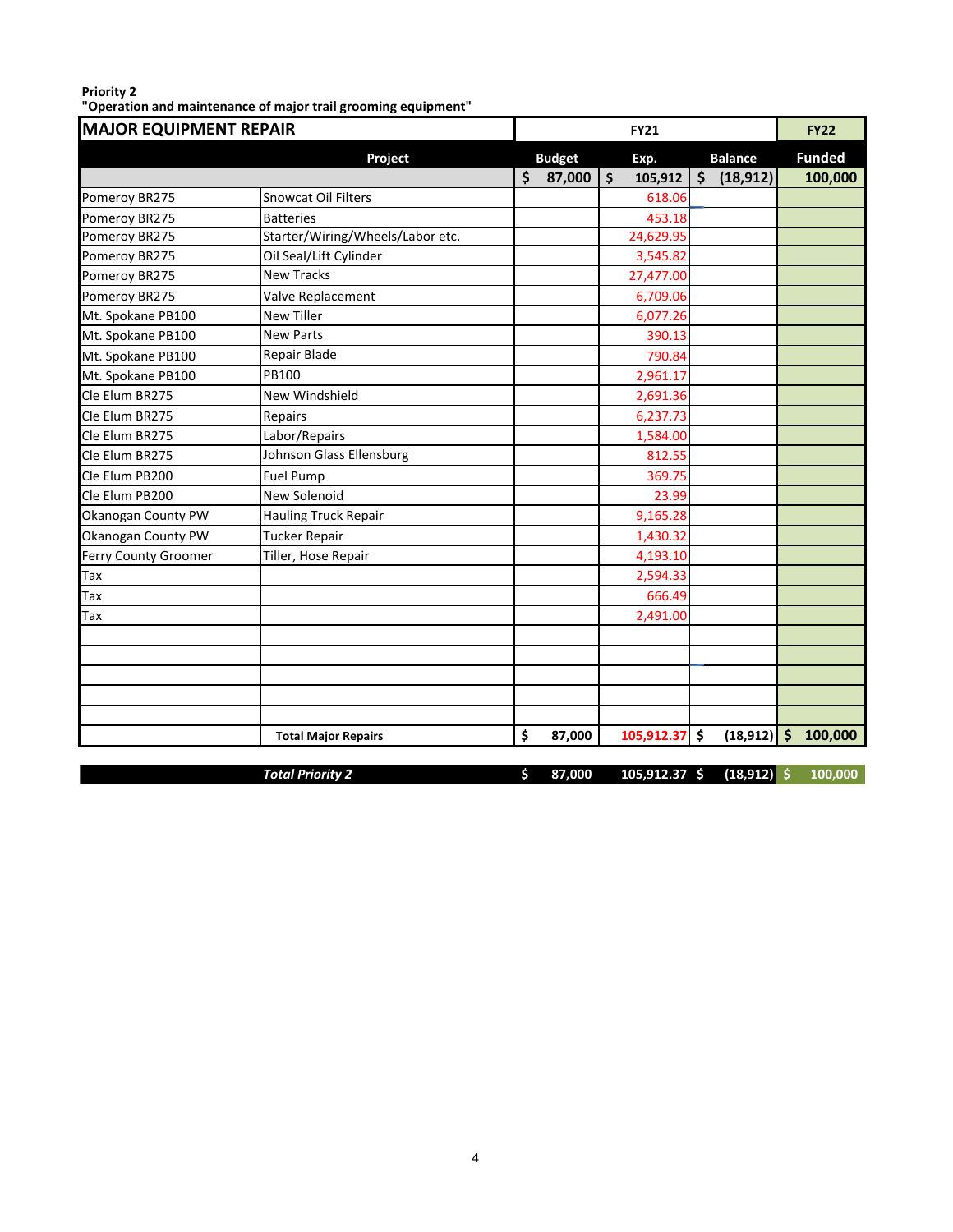**Priority 3 "Operation and maintenance of snowmobile trails, use areas, parking areas and other facilities which include an emergency reserve and an enforcement program"**

| <b>TRAIL GROOMING STATE OWNED</b><br><b>FY21</b> |               |            |                |               |
|--------------------------------------------------|---------------|------------|----------------|---------------|
| Project                                          | <b>Budget</b> | Exp.       | <b>Balance</b> | <b>Funded</b> |
| Okanogan County (1)                              | 29,504        | 29,504     |                | 33,635        |
| Okanogan Hauling Truck                           | 5,147         | 2,827      | 2,320          | 5,868         |
| Ferry County/Republic                            | 17,772        | 11,508     | 6,264          | 20,260        |
| <b>Ferry Hauling Truck</b>                       | 979           | 523        | 456            | 1,116         |
| Mt Spokane Grooming                              | 19,944        | 19,944     |                | 22,736        |
| Mt. Spokane Hauling Truck                        | 823           | 823        |                | 938           |
| Cle Elum Area Grooming (2)                       | 41,972        | 37,598     | 4,374          | 47,848        |
| <b>Cle Elum Hauling Truck</b>                    | 5,033         | 4,509      | 524            | 5,738         |
| Cle Elum Personnel Transport                     | 1,458         | 1,306      | 152            | 1,662         |
| <b>Kachess Area Grooming</b>                     | 23,684        | 23,684     |                | 27,000        |
| <b>Kachess Hauling Truck</b>                     | 3,393         | 572        | 2,821          | 3,868         |
| Lake Easton Iron Horse Trail                     | 4,644         | 4,644      |                | 5,294         |
| Pomeroy RD Area (1)                              | 22,659        | 22,659     |                | 25,831        |
| Pomeroy RD Hauling Truck                         | 565           | 375        | 190            | 644           |
| <b>Total Trail Grooming-State</b>                | \$<br>177,577 | 160,475 \$ | 17,102         | 202,438<br>\$ |

| <b>TRAIL GROOMING PRIVATELY-OWNED</b><br><b>FY21</b> |               |                |                              |               |  |
|------------------------------------------------------|---------------|----------------|------------------------------|---------------|--|
| Project                                              | <b>Budget</b> | Exp.           | <b>Balance</b>               | <b>Funded</b> |  |
| <b>Skagit County</b>                                 | 82,732        | 82,568         | 165                          | 94,314        |  |
| Whatcom Area (Glacier & Canyon Cre                   | 51,019        | 49,804         | 1,215                        | 58,162        |  |
| Greenwater                                           | 75,639        | 75,639         |                              | 86,228        |  |
| Chelan                                               | 111,112       | 111,112        | $\overline{\phantom{a}}$     | 126,668       |  |
| Entiat                                               | 35,636        | 35,636         | $\overline{\phantom{a}}$     | 40,625        |  |
| Lake Wenatchee-South                                 | 75,274        | 75,274         | $\overline{\phantom{a}}$     | 85,812        |  |
| Lake Wenatchee-North                                 | 54,855        | 54,855         |                              | 62,535        |  |
| Stemilt-Colockum                                     | 49,248        | 38,629         | 10,619                       | 56,143        |  |
| <b>Methow Valley</b>                                 | 45,378        | 45,378         |                              | 51,731        |  |
| Chewelah (Power Peak/Calispell Basin)                | 42,665        | 42,144         | 521                          | 48,638        |  |
| Colville                                             | 47,451        | 47,451         | $\overline{\phantom{a}}$     | 54,094        |  |
| Kings Lake/Paupac                                    | 86,281        | 86,281         | $\overline{\phantom{a}}$     | 98,360        |  |
| Johnson Creek/Orr Creek/Skate                        | 37,084        | 36,930         | 154                          | 41,181        |  |
| Mt. Adams                                            | 43,494        | 28,726         | 14,768                       | 50,678        |  |
| Mount St. Helens                                     | 52,075        | 51,870         | 205                          | 59,366        |  |
| Ahtanum                                              | 72,231        | 72,231         |                              | 82,343        |  |
| <b>Chinook Pass</b>                                  | 83,932        | 83,932         | $\overline{\phantom{a}}$     | 95,682        |  |
| Cle Elum River/Teanaway                              | 115,847       | 115,847        | $\qquad \qquad \blacksquare$ | 132,066       |  |
| I-90 Corridor                                        | 96,809        | 96,809         | $\overline{\phantom{0}}$     | 110,362       |  |
| Taneum/Manastash                                     | 118,327       | 118,327        | $\qquad \qquad \blacksquare$ | 134,893       |  |
| <b>White Pass</b>                                    | 70,379        | 70,379         | $\overline{\phantom{a}}$     | 80,232        |  |
| <b>Touchet Corral</b>                                | 27,247        | 27,247         |                              | 31,062        |  |
| <b>Total Trail Grooming--Private</b>                 | 1,474,715     | 1,447,068      | 27,646                       | 1,681,175     |  |
| <b>Total Trail Grooming \$</b>                       | 1,652,292     | $1,607,543$ \$ | 44,749                       | \$1,883,613   |  |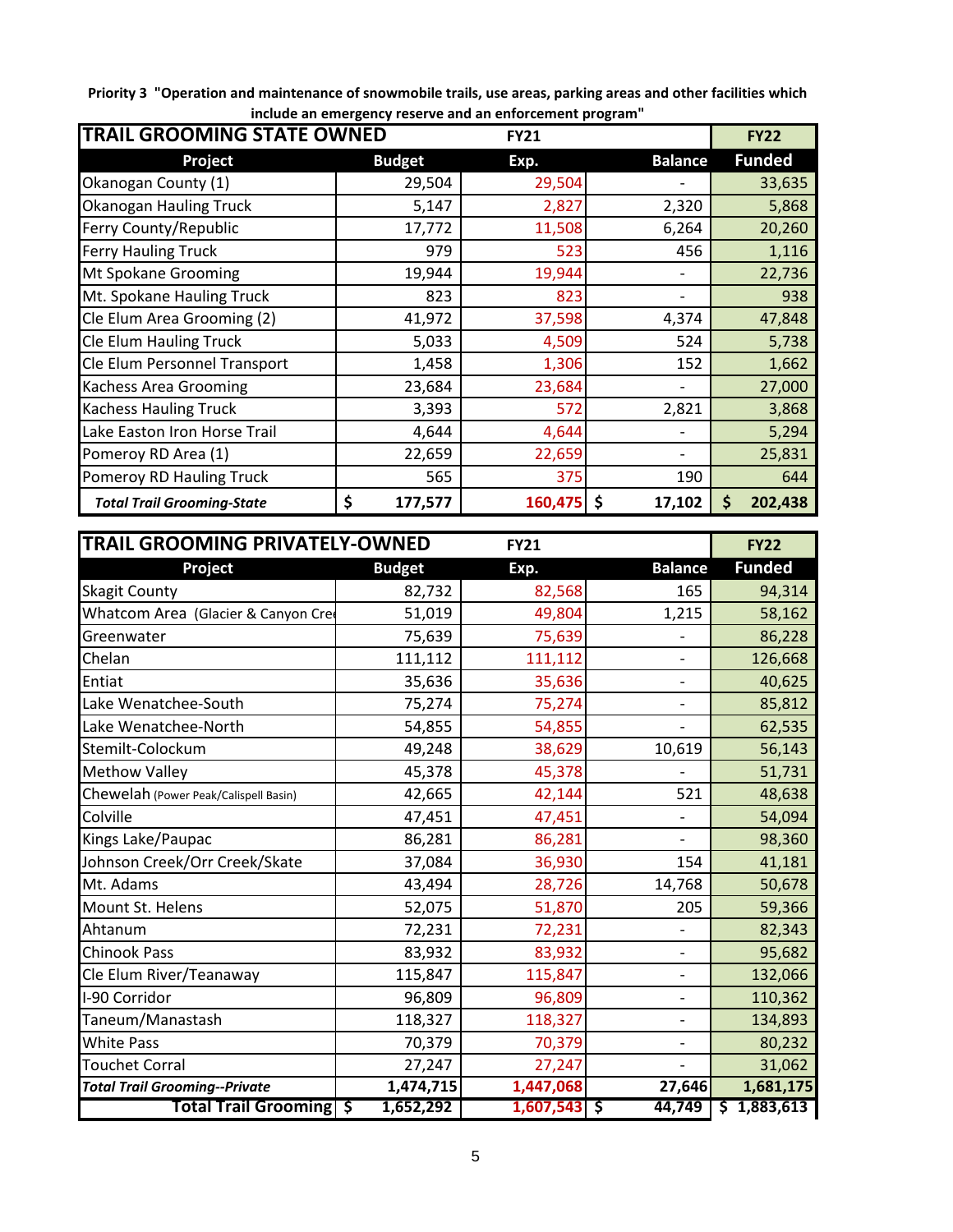| <b>SNOW REMOVAL</b>                   | <b>FY21</b>   |        |                              | <b>FY22</b>   |
|---------------------------------------|---------------|--------|------------------------------|---------------|
| Project                               | <b>Budget</b> | Exp.   | <b>Balance</b>               | <b>Funded</b> |
| Baker Lk Hwy/Rocky Creek              | 7,525         | 7,018  | 507                          | 8,278         |
| Glacier & Canyon Creek                | 5,186         | 4,590  | 596                          | 5,705         |
| Chelan County Areas                   |               |        |                              |               |
| <b>Antilon Lake</b>                   | 589           | 810    | (221)                        | 648           |
| Lily Lake                             | 607           | 91     | 517                          | 668           |
| Clear Lake/Wenatchee Heights          | 943           | 91     | 852                          | 1,037         |
| <b>Echo Valley</b>                    | 970           | 720    | 250                          | 1,067         |
| <b>Empire Lake</b>                    | 2,061         | 555    | 1,506                        | 2,267         |
| <b>Fish Lake</b>                      | 4,122         | 3,192  | 930                          | 4,534         |
| <b>Hall Creek</b>                     | 1,472         | 586    | 886                          | 1,619         |
| Lake Wenatchee Airstrip               | 2,592         | 2,888  | (296)                        | 2,851         |
| Eagle Creek                           | 2,800         | 1,216  | 1,584                        | 3,080         |
| Loup Loup                             | 1,253         | 781    | 472                          | 1,378         |
| <b>Okanogan County Areas</b>          |               |        |                              |               |
| <b>Black Canyon</b>                   | 3,358         | 1,810  | 1,548                        | 3,694         |
| <b>Bonaparte</b>                      | 678           | 646    | 32                           | 746           |
| <b>Boulder Creek</b>                  | 1,713         | 1,348  | 365                          | 1,884         |
| Crawfish                              | 899           | 2,811  | (1, 912)                     | 989           |
| 8-Mile Creek Road                     | 2,215         | 1,348  | 867                          | 2,437         |
| Goat Creek/Wall                       | 1,165         | 1,046  | 119                          | 1,282         |
| <b>Harts Pass</b>                     | 1,864         | 1,388  | 476                          | 2,050         |
| <b>Kerr Campground</b>                | 1,685         | 3,243  | (1, 558)                     | 1,854         |
| <b>Peacock Meadows</b>                | 1,410         | 1,004  | 406                          | 1,551         |
| <b>South Fork Gold Creek</b>          | 556           | 578    | (22)                         | 612           |
| <b>Twisp River</b>                    | 952           | 1,096  | (144)                        | 1,047         |
| <b>Yellow Jacket</b>                  | 932           | 1,110  | (178)                        | 1,025         |
| Albian Hill                           | 4,090         | 4,090  |                              | 4,499         |
| Flodelle-Tacoma (WSDOT- East)         | 1,000         | 573    | 427                          | 1,100         |
| <b>Mill Creek</b>                     | 1,000         | 808    | 192                          | 1,100         |
| Flowery Trail (Previously Crest Ridge | 1,650         | 1,650  | $\frac{1}{2}$                | 1,815         |
| <b>Kings Lake</b>                     | 1,864         | 1,058  | 806                          | 2,050         |
| Mt. Spokane Lower/Linders Ridge       | 5,493         | 5,493  |                              | 6,042         |
| <b>Nine Bark</b>                      | 2,323         | 2,323  |                              | 2,555         |
| Cougar/Marble Mt (40%)                | 17,100        | 16,764 | 336                          | 18,810        |
| Johnson Creek                         | 3,533         | 1,320  | 2,213                        | 3,886         |
| Orr Creek (Adams Fork)                | 11,774        | 10,010 | 1,764                        | 12,951        |
| <b>Skate Creek</b>                    | 1,060         | 640    | 420                          | 1,166         |
| Wakepish (47%)                        | 5,062         | 9,435  | (4, 373)                     | 5,568         |
| Road 70/Greenwater                    | 23,552        | 23,552 | $\qquad \qquad \blacksquare$ | 25,907        |
| South Cascades Areas (Hylton)         |               |        |                              |               |
| Atkisson                              | 10,598        | 9,958  | 640                          | 11,658        |
| Flattop/Road 88                       | 11,774        | 11,515 | 259                          | 12,951        |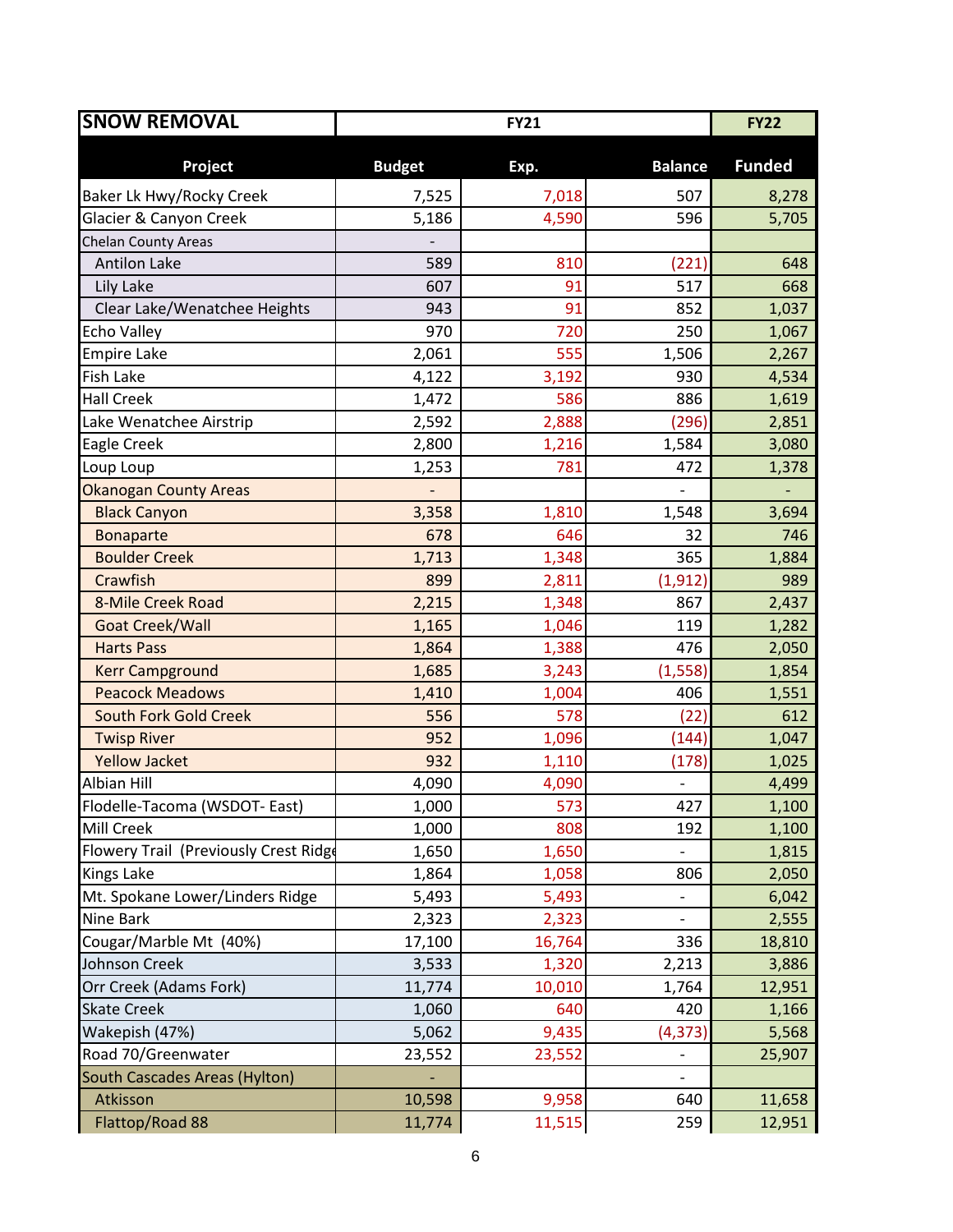| <b>Snow King/Smith Butte</b>   | 8,244   | 9,030   | (786)                        | 9,068   |
|--------------------------------|---------|---------|------------------------------|---------|
| Lone Butte                     | 8,243   | 8,243   |                              | 9,067   |
| Ahtanum (DNR)                  |         |         |                              | 15,114  |
| Blewett Pass (47%)             | 322     |         | 322                          | 354     |
| <b>USFS Cle Elum RD</b>        |         |         |                              |         |
| <b>Blewett Pass</b>            | 1,820   | 1,820   | $\qquad \qquad -$            | 2,002   |
| <b>French Cabin Creek</b>      | 5,300   | 5,300   |                              | 5,830   |
| Salmon La Sac (75%)            | 8,831   | 8,831   | $\qquad \qquad \blacksquare$ | 9,714   |
| Taneum                         | 2,355   | 2,355   | $\frac{1}{2}$                | 2,591   |
| <b>Chinook Pass</b>            |         |         |                              |         |
| <b>Bald Mountain</b>           |         |         | $\overline{\phantom{a}}$     |         |
| <b>Boulder Cave</b>            | 1,382   | 1,382   | $\frac{1}{2}$                | 1,520   |
| <b>Kaner Flats</b>             | 4,375   | 4,375   | $\qquad \qquad \blacksquare$ | 4,813   |
| Little Naches 1/1904 Lot       | 4,401   | 4,401   |                              | 4,841   |
| Little Naches 2/Crow Creek     | 1,632   | 1,632   | $\qquad \qquad -$            | 1,795   |
| <b>Milk Creek</b>              | 910     | 910     | $\frac{1}{2}$                | 1,001   |
| <b>Nile Feeding Station</b>    | 1,368   | 1,368   | $\qquad \qquad \blacksquare$ | 1,505   |
| Rattlesnake (DNR)              | 1,784   | 1,784   | $\overline{\phantom{a}}$     | 1,962   |
| Rock Creek 1 & 2               | 2,302   | 2,302   |                              | 2,532   |
| <b>Elk Heights</b>             | 442     |         | 442                          | 486     |
| I-90 Corridor                  |         |         | $\blacksquare$               |         |
| Crystal Springs (61%)          | 35,327  | 35,327  | $\qquad \qquad -$            | 38,860  |
| <b>Easton Reload Sno-Park</b>  | 5,887   | 5,887   | $\overline{\phantom{a}}$     | 6,476   |
| Crystal Springs DOT (49%)      | 1,253   |         | 1,253                        | 1,378   |
| Gold Creek DOT (43%)           | 7,517   | 1,845   | 5,672                        | 8,269   |
| Lake Easton State Park         | 1,551   | 1,063   | 488                          | 1,706   |
| <b>Kittitas CO</b>             |         |         |                              |         |
| <b>Evergreen Snow Park</b>     | 2,450   | 1,082   | 1,367                        | 2,695   |
| Kachess Lake Road (51%)        | 885     | 392     | 493                          | 974     |
| Manastash (County Road)        |         |         |                              |         |
| <b>Reecer Creek</b>            | 707     | 36      | 671                          | 778     |
| Spring Creek DOT               | 375     | 34      | 341                          | 413     |
| <b>White Pass</b>              |         |         |                              |         |
| <b>Bear Creek</b>              |         |         | $\qquad \qquad \blacksquare$ |         |
| <b>Bethel Ridge/Soup Creek</b> | 1,888   | 1,888   | $\overline{\phantom{0}}$     | 2,077   |
| <b>Cold Creek</b>              | 3,940   | 3,940   |                              | 4,334   |
| <b>Fish Creek</b>              | 2,378   | 2,378   | $\overline{\phantom{a}}$     | 2,616   |
| Pinegrass                      | 2,378   | 2,378   |                              | 2,616   |
| South Fork Tieton              | 2,125   | 2,125   | $\qquad \qquad \blacksquare$ | 2,338   |
| <b>Tieton Airstrip</b>         | 2,596   | 2,596   | $\frac{1}{2}$                | 2,856   |
| Cloverland                     | 5,889   | 5,889   |                              | 6,478   |
| <b>Rose Springs</b>            | 3,533   | 1,926   | 1,607                        | 3,886   |
| <b>Touchet Corral</b>          | 5,300   | 5,300   |                              | 5,830   |
| <b>Hanks Butte</b>             |         |         |                              |         |
| <b>Total Snow Removal</b>      | 289,110 | 266,972 | 22,138                       | 333,135 |

*PERCENTAGES INDICATE SHARE WITH NON-MOTORIZED PROGRAM*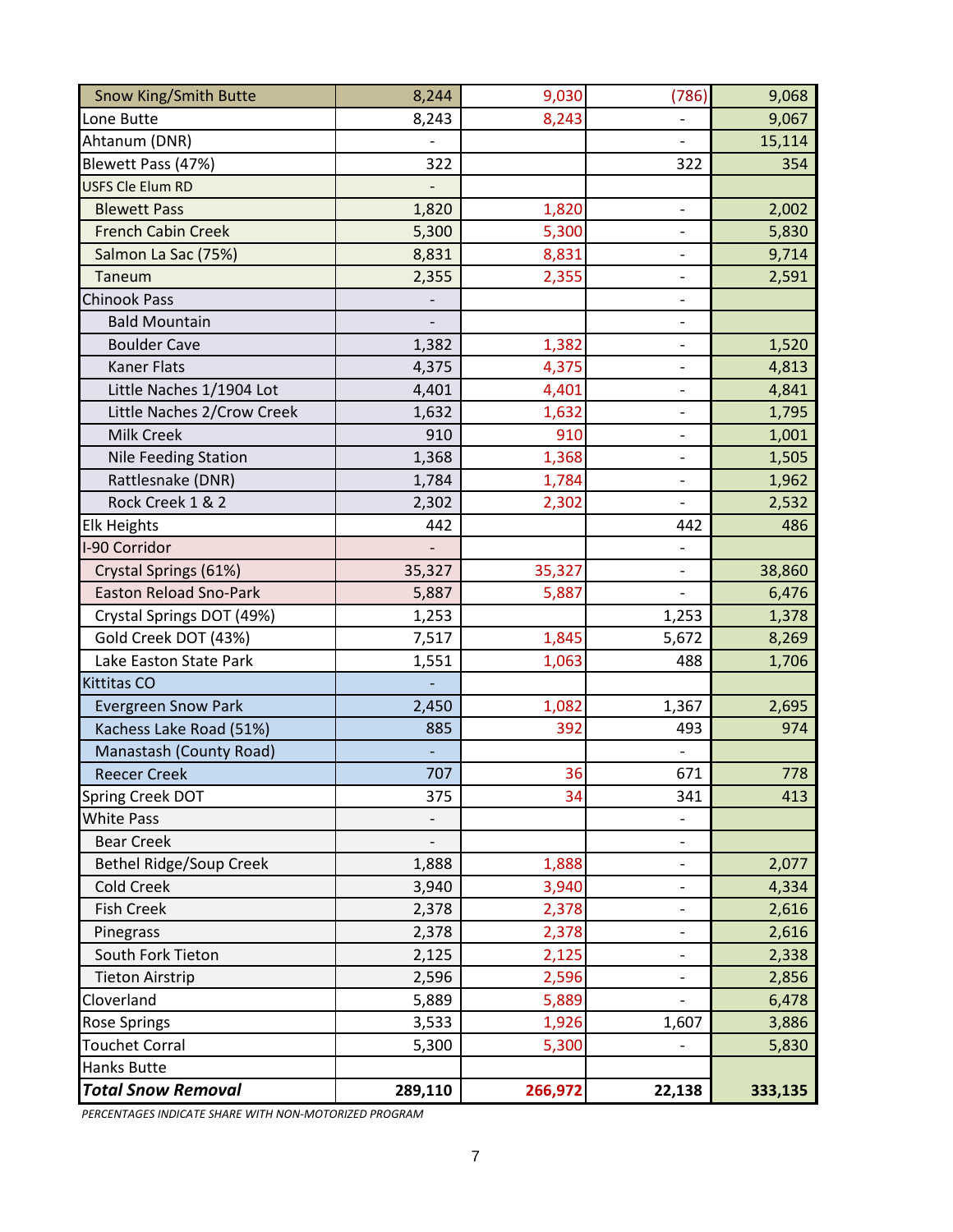| <b>SANITATION</b>              |                          | <b>FY21</b> |                              | <b>FY22</b>   |
|--------------------------------|--------------------------|-------------|------------------------------|---------------|
| Project                        | <b>Budget</b>            | Exp.        | <b>Balance</b>               | <b>Funded</b> |
| Mt. Baker NRA                  | 2,355                    | 2,355       |                              | 2,355         |
| Glacier                        |                          |             | $\qquad \qquad \blacksquare$ |               |
| Whatcom (Canyon)               | 636                      |             | 636                          | 636           |
| Chelan Area                    |                          |             |                              |               |
| 25-Mile                        | 400                      | 345         | 55                           | 400           |
| <b>Antillon Lake</b>           | 400                      | 345         | 55                           | 400           |
| <b>Echo Valley</b>             | 400                      | 345         | 55                           | 400           |
| <b>Entiat River</b>            | 400                      | 400         |                              | 400           |
| <b>Empire Lake</b>             |                          |             | $\qquad \qquad -$            |               |
| <b>Fish Lake</b>               | 1,071                    | 920         | 151                          | 1,071         |
| Eagle Creek                    | 800                      | 770         | 30                           | 800           |
| Lake Wenatchee Airstrip        | 1,012                    | 870         | 142                          | 1,012         |
| Stemilt/Clear Lake             | 1,252                    | 1,130       | 122                          | 1,252         |
| Lily Lake                      | 567                      | 410         | 157                          | 567           |
| <b>Peacock Meadows</b>         | 740                      | 740         | $\overline{\phantom{0}}$     | 740           |
| Bonaparte                      | 800                      | 800         | $\overline{\phantom{m}}$     | 800           |
| Albian                         | 952                      | 880         | 72                           | 952           |
| <b>Flowery Trail</b>           | 462                      | 316         | 146                          | 462           |
| <b>Kings Lake</b>              | $\overline{\phantom{a}}$ |             | $\overline{\phantom{0}}$     | -             |
| <b>Mill Creek</b>              |                          |             |                              |               |
| Ninebark                       | 368                      | 316         | 52                           | 368           |
| Spokane County                 |                          |             | $\overline{\phantom{0}}$     |               |
| <b>Tacoma Creek</b>            | 1,298                    | 1,298       | -                            | 1,298         |
| South Cascades-USFS            |                          |             | $\overline{\phantom{0}}$     |               |
| Atkisson                       | 577                      | 577         | $\overline{\phantom{0}}$     | 577           |
| Cougar/Marble Mt (30%)         | 294                      | 294         | -                            | 294           |
| Flattop/Road 88                | 577                      | 577         |                              | 577           |
| Johnson Creek                  | 521                      | 630         | (109)                        | 521           |
| Lone Butte                     | 294                      | 294         | $\overline{\phantom{0}}$     | 294           |
| Orr Creek (Adams Fork)         | 521                      | 521         |                              | 521           |
| <b>Skate Creek</b>             | 521                      | 410         | 111                          | 521           |
| USFS-Wind River/Adams/ST Helen | 19,020                   | 18,522      | 498                          | 19,020        |
| Smith Butte                    |                          |             | ۰                            |               |
| Ahtanum (2) (DNR)              | 1,710                    | 1,710       | $\overline{\phantom{0}}$     | 1,710         |
| Ahtanum (3 vaults) (DNR)       |                          |             | $\overline{\phantom{a}}$     |               |
| I-90 Corridor                  |                          |             | $\overline{\phantom{0}}$     |               |
| Evergreen SnoPark              | 2,865                    | 2,705       | 160                          | 2,865         |
| Gold Creek (47%)               | 2,763                    | 2,703       | 60                           | 2,763         |
| Kachess Lake (62%)             | 2,119                    | 2,003       | 116                          | 2,119         |
| Crystal Springs (60%)          | 10,118                   | 9,546       | 572                          | 10,118        |
| Salmon La Sac (67%)            | 2,366                    | 2,236       | 130                          | 2,366         |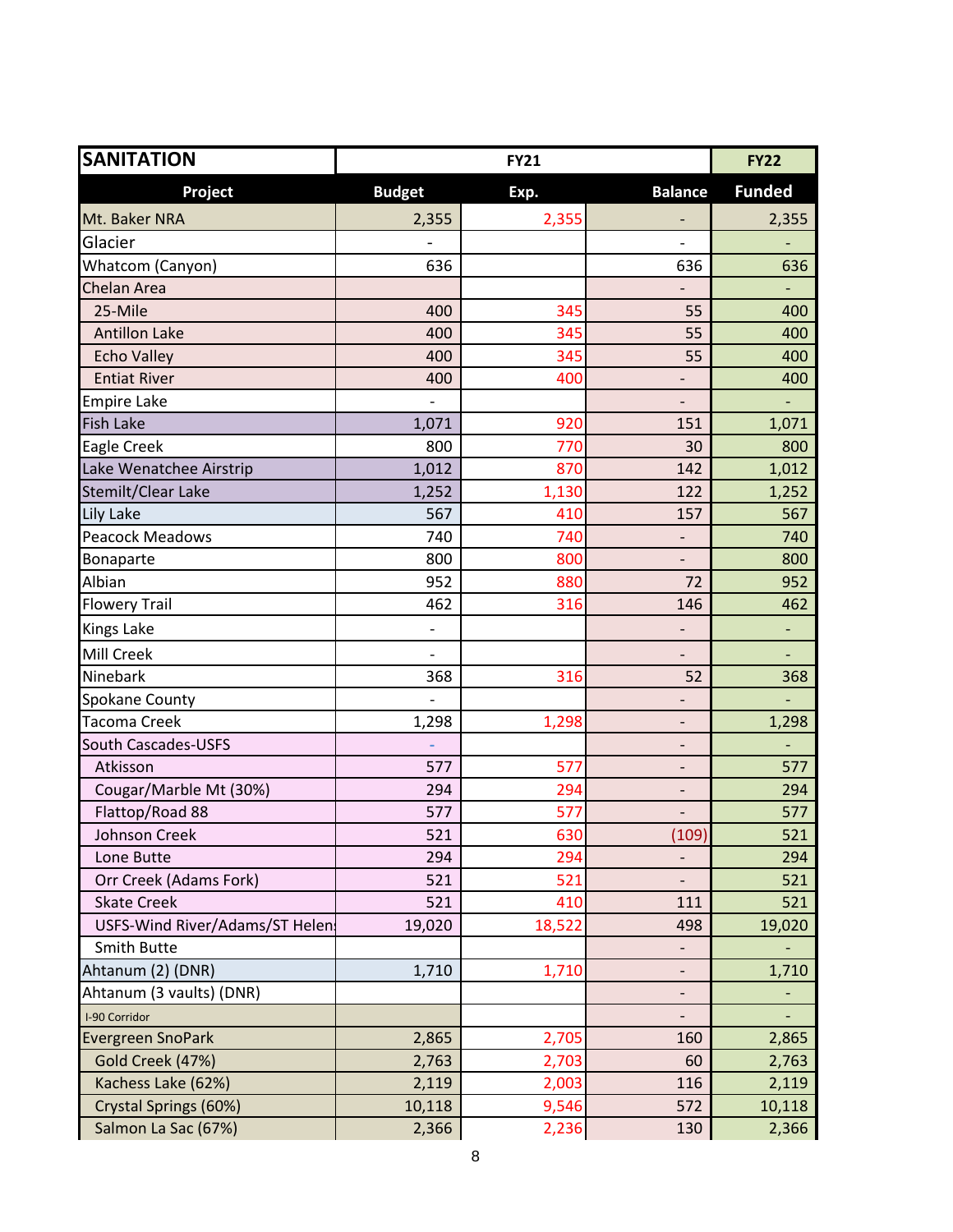| <b>French Cabin Creek</b>      | 2,355        | 2,225       | 130                      | 2,355        |
|--------------------------------|--------------|-------------|--------------------------|--------------|
| Blewett Pass/Swauk (29%)       | 859          | 812         | 47                       | 859          |
| Taneum                         | 1,177        | 1,113       | 64                       | 1,177        |
| Manastash (County Road)        | 1,177        | 1,113       | 64                       | 1,177        |
| <b>Reecer Creek</b>            | 1,177        | 1,113       | 64                       | 1,177        |
| <b>Elk Heights</b>             | 589          | 556         | 33                       | 589          |
| <b>Easton Reload</b>           | 1,177        | 1,410       | (233)                    | 1,177        |
| <b>Cooper Bridge</b>           | 1,177        | 1,113       | 64                       | 1,177        |
| <b>Naches RD</b>               |              |             | $\overline{\phantom{a}}$ |              |
| <b>Bald Mountain</b>           | 570          |             | 570                      | 570          |
| <b>Boulder Caves</b>           | 570          | 570         | $\overline{\phantom{a}}$ | 570          |
| <b>Crow Creek</b>              | 570          |             | 570                      | 570          |
| Kaner                          | 570          | 570         | $\overline{\phantom{a}}$ | 570          |
| Little Naches/1904 Road        | 1,140        | 1,140       | $\overline{\phantom{a}}$ | 1,140        |
| <b>Milk Creek</b>              | 570          | 570         | $\overline{\phantom{a}}$ | 570          |
| <b>Nile Road</b>               | 570          | 570         | $\overline{\phantom{a}}$ | 570          |
| <b>Pine Grass (Cold Creek)</b> | 570          | 570         | $\overline{\phantom{a}}$ | 570          |
| Rattlesnake (DNR)              | 570          | 570         | $\overline{\phantom{a}}$ | 570          |
| Rock Creek 1 & 2               | 570          | 570         | $\overline{\phantom{a}}$ | 570          |
| <b>South Fork Tieton</b>       | 570          | 570         | $\overline{\phantom{a}}$ | 570          |
| <b>Tieton Airstrip</b>         | 570          | 570         | $\overline{\phantom{a}}$ | 570          |
| <b>Touchet Corral</b>          |              |             | $\overline{\phantom{a}}$ |              |
| Hanks Butte                    |              |             |                          |              |
| <b>Total Sanitation</b>        | \$<br>75,277 | $70,691$ \$ | 4,586                    | \$<br>75,277 |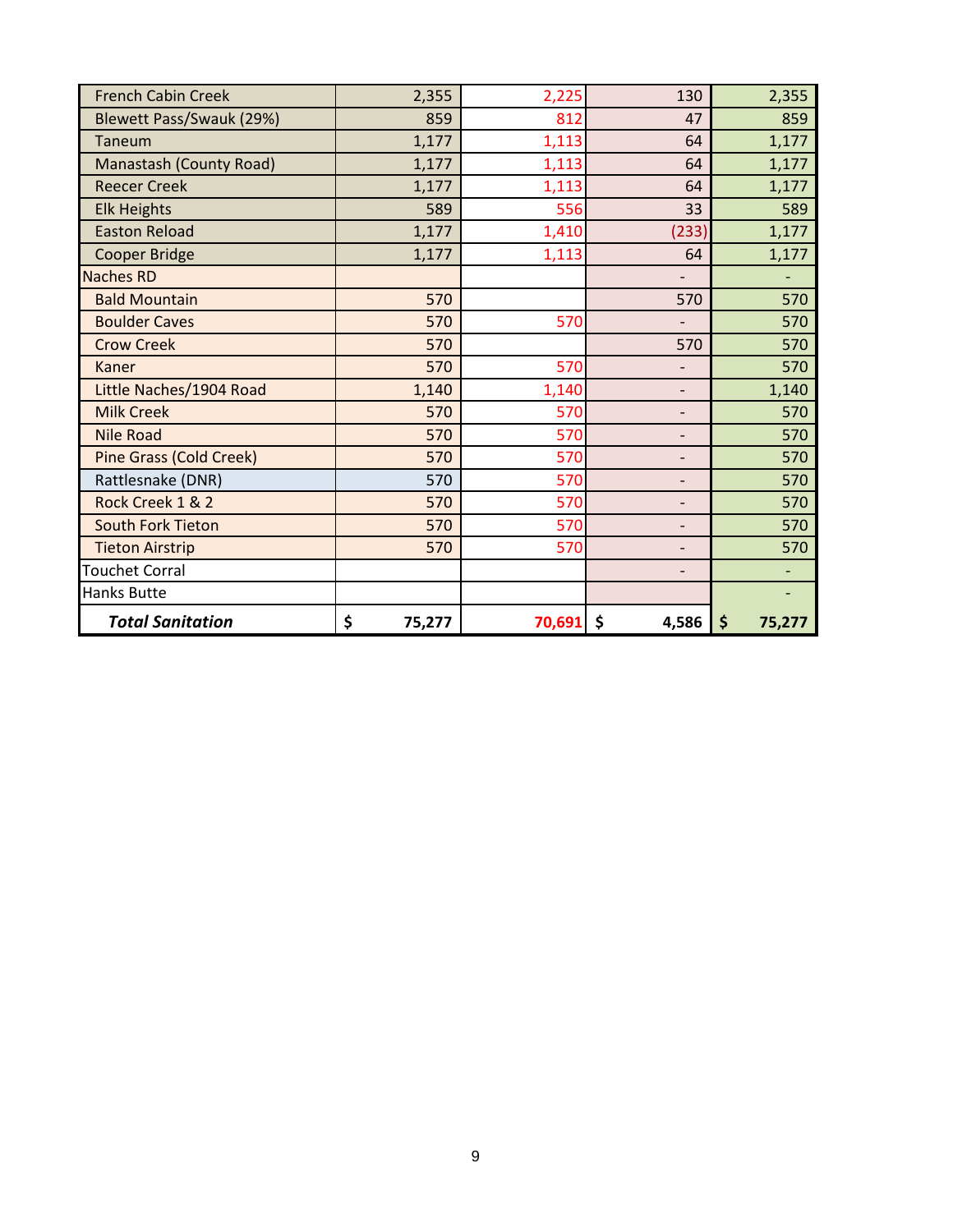| <b>EDUCATION &amp; ENFORCEMENT</b>  |               | <b>FY21</b> |                | <b>FY22</b>   |
|-------------------------------------|---------------|-------------|----------------|---------------|
| Project                             | <b>Budget</b> | Exp.        | <b>Balance</b> | <b>Funded</b> |
| Mt. Baker RD                        |               |             |                |               |
| Mt. Baker area                      | 6,073         | 6,006       | 67             | 6,680         |
| <b>Snoqualmie RD</b>                |               |             |                | 0             |
| Greenwater/70 Road                  | 6,308         | 5,552       | 756            | 6,939         |
| <b>Chelan CSO</b>                   |               |             |                | 0             |
| Blewett/Stemilt/Chelan/Entiat       | 4,537         | 4,537       |                | 4,991         |
| Lake Wenatchee areas                | 2,659         | 2,659       |                | 2,925         |
| Lily lake                           | 470           | 470         |                | 517           |
| <b>Chelan RD</b>                    |               |             |                | 0             |
| Signing/Education/Coordination      | 1,654         | 1,200       | 454            | 1,819         |
| <b>Wenatchee RD</b>                 |               |             |                | 0             |
| Signing/Education/Coordination      | 2,205         | 1,599       | 606            | 2,426         |
| <b>Entiat RD</b>                    |               |             |                | $\Omega$      |
| Entiat/Lk Wenatchee                 | 2,371         | 2,371       |                | 2,608         |
| Signing/Education/Coordination      | 2,023         | 816         | 1207           | 2,225         |
| Dept. of Fish & Wildlife            |               |             |                | $\Omega$      |
| Tri-County North (68%)              | 6,686         | 4,759       | 1927           | 7,355         |
| <b>Hanks Butte</b>                  |               |             |                | 0             |
| <b>Region 5 South Cascades</b>      | 7,000         | 3,286       | 3714           | 7,700         |
| <b>Eastern Region</b>               |               |             |                | $\Omega$      |
| Mt. Spokane St Pk (33%)             | 4,083         | 4,083       |                | 4,491         |
| <b>Naches RD</b>                    |               |             |                | 0             |
| N. Fork Tieton/Goose Egg (49%)      | 2,350         | 1,017       | 1333           | 2,585         |
| <b>Cle Elum RD</b>                  |               |             |                | $\mathbf 0$   |
| Cabin, Pipe, Swauk, Salmon La Sac,  |               |             |                |               |
| Gold, Blewett Pass                  | 15,379        | 12,790      | 2589           | 16,917        |
| <b>Eastern Region</b>               |               |             |                | $\mathbf 0$   |
| I-90 Corridor-Crystal Spr/Lk Easton | 12,097        | 10,555      | 1542           | 13,307        |
| <b>Total E &amp; E</b>              | \$<br>75,895  | 61,699      | \$<br>14,196   | \$<br>83,485  |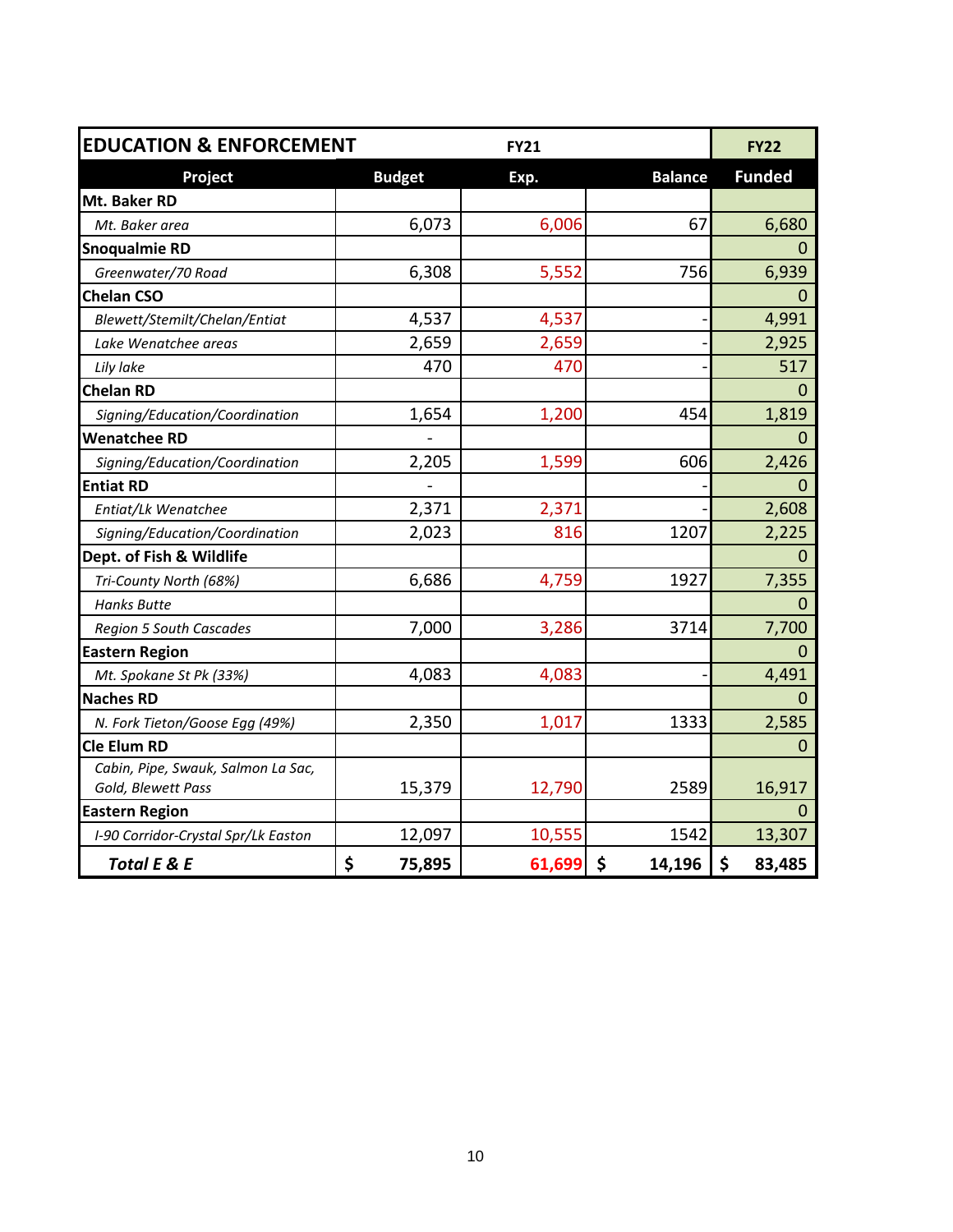| <b>EMERGENCY RESERVE</b>                |                 | <b>FY21</b>  |                |                    | <b>FY22</b>   |
|-----------------------------------------|-----------------|--------------|----------------|--------------------|---------------|
| Project                                 | <b>Budget</b>   | Exp.         | <b>Balance</b> |                    | <b>Funded</b> |
| <b>SNOW REMOVAL BUDGET:</b>             | \$<br>30,000    |              | \$<br>30,000   | $\dot{\mathsf{S}}$ | 30,000        |
| I-90 Corridor Snow Revoval Landtek      |                 | 9,000        |                |                    |               |
| Cloverland                              |                 | 1,100        |                |                    |               |
| <b>Petes Excavation Touchet Corral</b>  |                 | 1,018        |                |                    |               |
| <b>Fagley Excavation</b>                |                 | 460          |                |                    |               |
| R/R Chinook                             |                 | 1,173        |                |                    |               |
| NineBark/Flowery Trail                  |                 | 302          |                |                    |               |
| L&C Road 70/Greenwater                  |                 | 798          |                |                    |               |
| Okanogan County                         |                 | 912          |                |                    |               |
|                                         |                 |              |                |                    |               |
|                                         |                 |              |                |                    |               |
| <b>MISCELLANEOUS</b>                    |                 |              |                |                    |               |
| <b>Crystal Springs Road Grading</b>     |                 | 500          |                |                    |               |
|                                         |                 |              |                |                    |               |
| <b>SANITATION BUDGET:</b>               |                 |              |                |                    |               |
| Jims Pumping (Mad River)                |                 | 181          |                |                    |               |
| <b>Sweet Pee</b>                        |                 | 300          |                |                    |               |
| James A Wright Construction (Loup Loup) |                 | 552          |                |                    |               |
| <b>Total Emergency Reserve</b>          | \$<br>30,000    | $16,296$ \$  | 13,704         | $\dot{\mathsf{S}}$ | 30,000        |
| <b>Total Priority 3</b>                 | \$<br>2,122,574 | 2,023,201 \$ | 99,373         |                    | \$2,405,509   |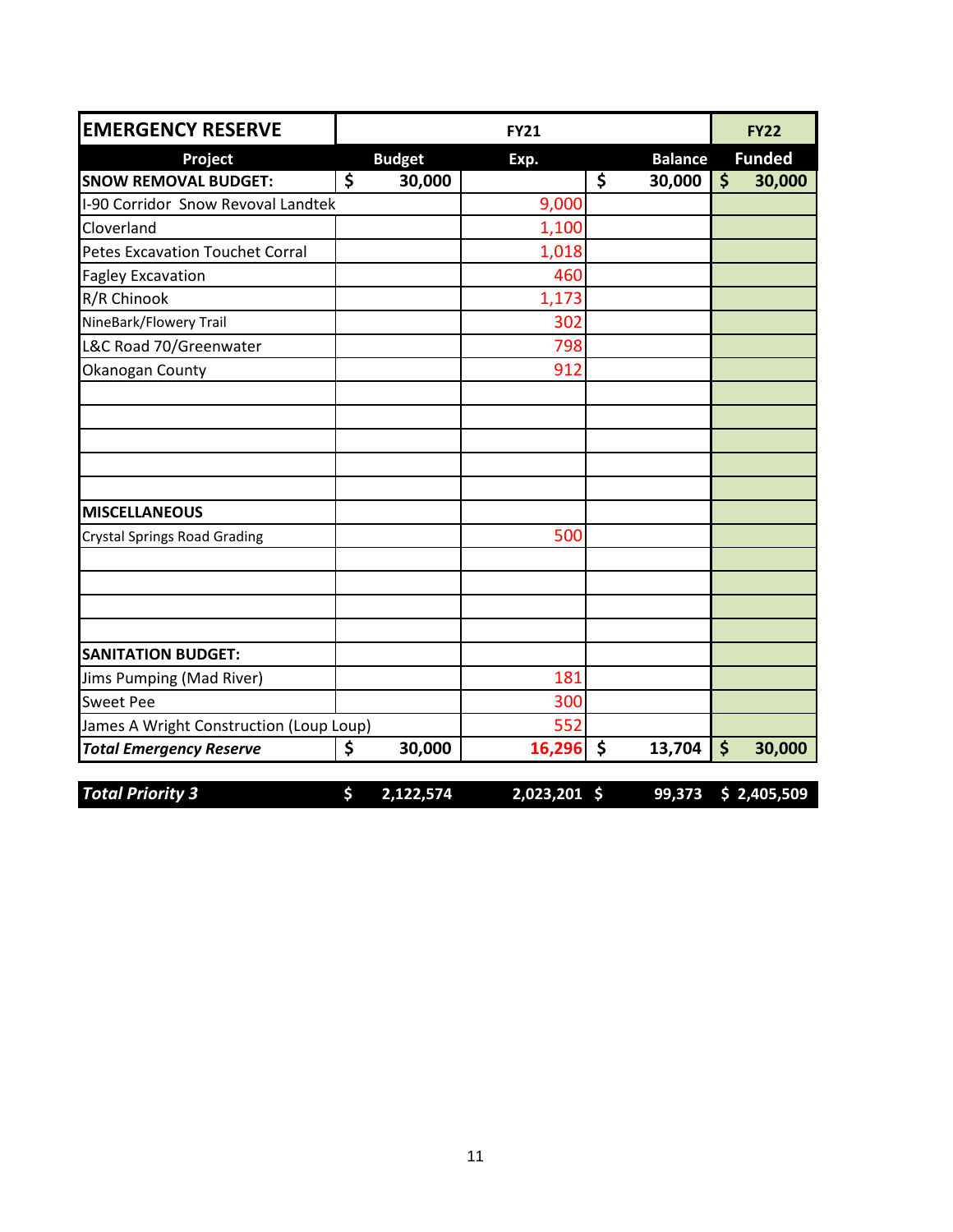#### **Priority 4**

**"Replacement of equipment which supports snowmobile programs"**

| <b>EQUIPMENT REPLACEMENT</b> |               | <b>FY21</b>   |                   | <b>FY22</b> |
|------------------------------|---------------|---------------|-------------------|-------------|
| Project<br>Area              | <b>Budget</b> | <b>Funded</b> |                   |             |
| General Replacement          | 64,766<br>\$  |               |                   |             |
|                              |               |               |                   |             |
|                              |               |               |                   |             |
|                              |               |               |                   |             |
|                              |               |               |                   |             |
|                              |               |               |                   |             |
|                              |               |               |                   |             |
|                              |               |               |                   |             |
|                              |               |               |                   |             |
|                              |               |               |                   |             |
|                              |               |               |                   |             |
|                              |               |               |                   |             |
|                              |               |               |                   |             |
| <b>Total Priority 4</b>      | \$<br>64,766  | 0.00          | $64,766$ \$<br>\$ | 236,439     |

# **EQUIPMENT INFORMATION**

|                    | <b>EQUIPMENT PURCHASED</b>                                                  |          |                                  |     |                          |          |                                 |    |                             |            |                      |
|--------------------|-----------------------------------------------------------------------------|----------|----------------------------------|-----|--------------------------|----------|---------------------------------|----|-----------------------------|------------|----------------------|
|                    |                                                                             |          |                                  |     |                          |          | Date end                        |    |                             |            |                      |
| Tag#               | Equipment                                                                   |          | <b>Purchase Price</b><br>160,218 |     | <b>Date</b><br>11/3/1999 |          | <b>Useful Life</b><br>11/3/2009 |    | <b>Total Hours</b><br>5,843 |            |                      |
| E011538<br>E013286 | Cle Elum BR 275<br>Cle Elum PB 200                                          | \$<br>\$ | 222,739                          |     | 11/15/2004               |          | 11/15/2014                      |    | 5,974                       |            |                      |
| E009999            | Ferry County BR 180                                                         | \$       | 97,708                           |     | 8/15/1998                |          | 8/15/2008                       |    | 3,960                       |            |                      |
| E012366            | Okanogan County Tucker                                                      | \$       | 118,317                          |     | 10/23/2001               |          | 10/23/2011                      |    | 7,257                       |            |                      |
|                    | Okanogan County PB 100                                                      | \$       | 285,895                          |     | 11/4/2017                |          | 11/4/2027                       |    | 1,021                       |            |                      |
| E011539            | Pomeroy County BR MP+                                                       | \$       | 159,718                          |     | 11/3/1999                |          | 11/3/2009                       |    | 7,066                       |            |                      |
|                    | Program Truck (SMAC share (\$17,067)                                        | \$       | 34,134                           |     | 2/28/2014                |          | 2/28/2024                       |    | 78,844                      |            |                      |
| E012124            | Mt Spokane PB 100                                                           | \$       | 119,408                          |     | 7/31/2000                |          | 7/31/2010                       |    | 6,152                       |            |                      |
|                    | 2001 Int'l Haul Truck Cle Elum                                              | \$       | 33,052                           |     | 11/15/2015               |          | 11/15/2025                      |    |                             |            |                      |
|                    |                                                                             |          |                                  |     |                          |          |                                 |    |                             |            |                      |
|                    | EQUIPMENT REPLACEMENT COST ESTIMATES (PROJECTED NEED FOR EQUIPMENT RESERVE) |          |                                  |     |                          |          |                                 |    |                             |            |                      |
|                    |                                                                             |          | <b>Estimated</b>                 |     | <b>Percent</b>           |          |                                 |    |                             |            |                      |
|                    | Equipment                                                                   |          | <b>Replacement Price</b>         |     | <b>Needed</b>            |          | Reserve                         |    |                             |            |                      |
|                    | Cle Elum BR 275                                                             | \$       | 275,000                          |     | 100%                     | \$       | 275,000                         |    |                             |            |                      |
|                    | Cle Elum PB 200                                                             | \$       | 275,000                          |     | 100%                     | \$       | 275,000                         |    |                             |            |                      |
|                    | Ferry County BR 180                                                         | \$       | 200,000                          |     | 100%                     | \$       | 200,000                         |    |                             |            |                      |
|                    | Okanogan County Tucker                                                      | \$       | 200,000                          |     | 100%                     | \$       | 200,000                         |    |                             |            |                      |
|                    | Pomeroy County BR MP+<br>Mt Spokane PB 100                                  | \$       | 200,000                          |     | 100%<br>100%             | \$       | 200,000                         |    |                             |            |                      |
|                    | Okanogan County PB 100                                                      | \$<br>\$ | 290,000<br>290,000               |     | 100%                     | \$<br>\$ | 290,000<br>290,000              |    |                             |            |                      |
|                    |                                                                             |          |                                  |     |                          | \$       | 1,730,000                       |    |                             |            |                      |
|                    | <b>EQUIPMENT REPAIR EXPENDITURES FROM FY2000 TO FY2021</b>                  |          |                                  |     |                          |          |                                 |    |                             |            |                      |
|                    | Equipment                                                                   |          | Total Exp 2000-2016              |     | 2017/2018                |          | 2018/2019                       |    | 2019/2020                   | 2020/2021  | <b>Total to Date</b> |
|                    | Cle Elum Snowcat BR 275                                                     |          |                                  |     |                          |          |                                 |    |                             |            |                      |
|                    |                                                                             |          | 76,259                           |     | 6,088                    |          | 15,995                          |    | 1,187                       | 11,992     | 111,521              |
|                    | Cle Elum Snowcat PB 200                                                     |          | 71,676                           |     | 1,430                    |          | 37,796                          |    | 1,761                       | 394        | 113,057              |
|                    | Cle Elum Truck - 2001                                                       |          | 761                              |     |                          |          |                                 |    | 702                         |            | 1,463                |
|                    | Ferry Snowcat BR 180                                                        |          | 19,077                           |     | 25,615                   |          | 26,139                          |    | 5,021                       | 4,193      | 80,045               |
|                    | Ferry County Haul Truck                                                     |          |                                  |     | 4,843                    |          |                                 |    |                             |            | 4,843                |
|                    | Okanogan Snowcat Tucker                                                     |          | 178,562                          |     | 12,449                   |          |                                 |    | 833                         |            | 191,844              |
|                    | Okanogan Truck - 1988                                                       |          | 556                              |     | 1,212                    |          | 4,110                           |    |                             | 10,596     | 16,474               |
|                    | Okanogan County PB 100                                                      |          |                                  |     |                          |          | 2,610                           |    | 6,359                       |            | 8,969                |
|                    | Pomeroy Snowcat BR MC                                                       |          | 76,422                           |     | 3,059                    |          | 16,684                          |    | 29,775                      | 68,518     | 194,458              |
|                    | Mt Spokane Snowcat PB 100                                                   |          | 40,157                           |     | 62,581                   |          | 4,123                           |    | 4,521                       | 10,219     | 121,601              |
|                    |                                                                             | \$       | 463,470                          | \$. | $117,278$ \$             |          | 107,457                         | Ŝ. | $50,159$ \$                 | 105,912 \$ | 844,276              |
|                    |                                                                             |          |                                  |     |                          |          |                                 |    |                             |            |                      |